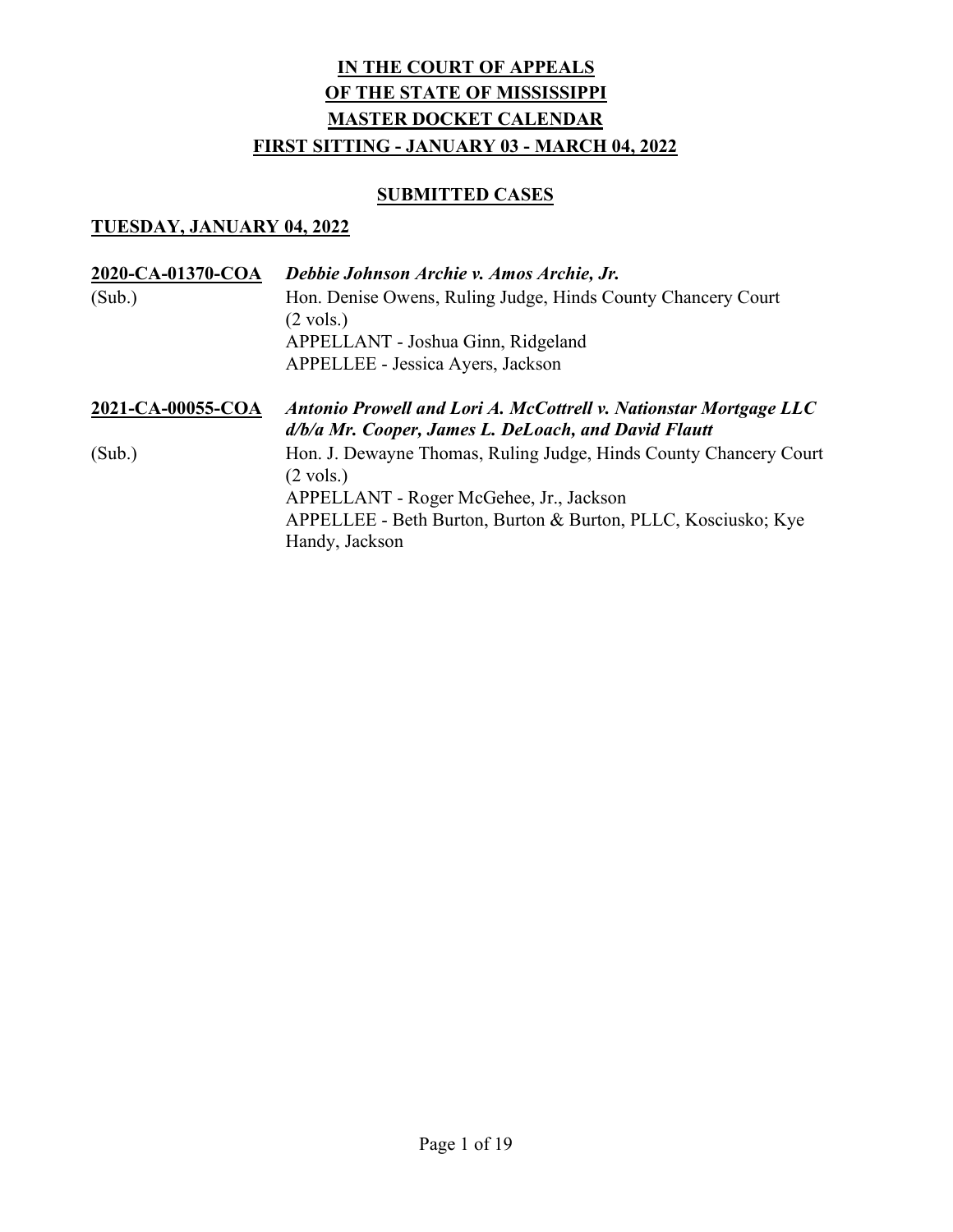# **SUBMITTED CASES**

| 2020-CP-00283-COA<br>(Sub.) | Curtis Davis, Jr. a/k/a Curtis Davis v. State of Mississippi<br>Hon. George M. Mitchell, Jr., Ruling Judge, Montgomery County Circuit<br>Court<br>$(2 \text{ vols.})$<br>APPELLANT - Pro Se<br>APPELLEE - Alexandra LeBron, Office of the Attorney General, Jackson                                          |
|-----------------------------|--------------------------------------------------------------------------------------------------------------------------------------------------------------------------------------------------------------------------------------------------------------------------------------------------------------|
| 2020-CA-01014-COA           | Retha Simmons, Administratrix of the Estate of Melvin R. Simmons,<br>Retha Simmons on Behalf of All Wrongful Death Beneficiaries of<br>Melvin R. Simmons and Retha Simmons, Individually v. Jackson<br>County, Mississippi and Joe O'Neal, in his Official Capacity as<br><b>Jackson County Road Manager</b> |
| (Sub.)                      | Hon. Dale Harkey, Ruling Judge, Jackson County Circuit Court<br>$(25 \text{ vols.})$<br>APPELLANT - L. Clark Hicks, Jr., Hattiesburg<br>APPELLEE - Daniel Griffith, Cleveland                                                                                                                                |
| 2020-CP-01119-COA<br>(Sub.) | <b>Nancy Mize and Charles Mize v. Shiloh Market, Inc.</b><br>Hon. Michael Paul Mills, Jr., Ruling Judge, Alcorn County Circuit Court<br>$(2 \text{ vols.})$<br>APPELLANT - Pro Se<br>APPELLEE - Edricke Peyton, Southaven                                                                                    |
| 2020-CA-01229-COA           | In the Matter of the Estate of Anita Virginia Rish Hitt, Deceased:<br><b>Sheron Yancey Dunn v. Charlotte Yancey Hart, Yvonne Yancey</b><br><b>Widmer, Donna Anna Hitt Brooks, and Robert Drew Hitt</b>                                                                                                       |
| (Sub.)                      | Hon. Rodney Purvis Faver, Ruling Judge, Lowndes County Chancery<br>Court<br>$(4 \text{ vols.})$<br>APPELLANT - William Starks, II, Columbus<br>APPELLEE - Christopher Hemphill, Dunn, Webb & Hemphill, P.A.,<br>Columbus                                                                                     |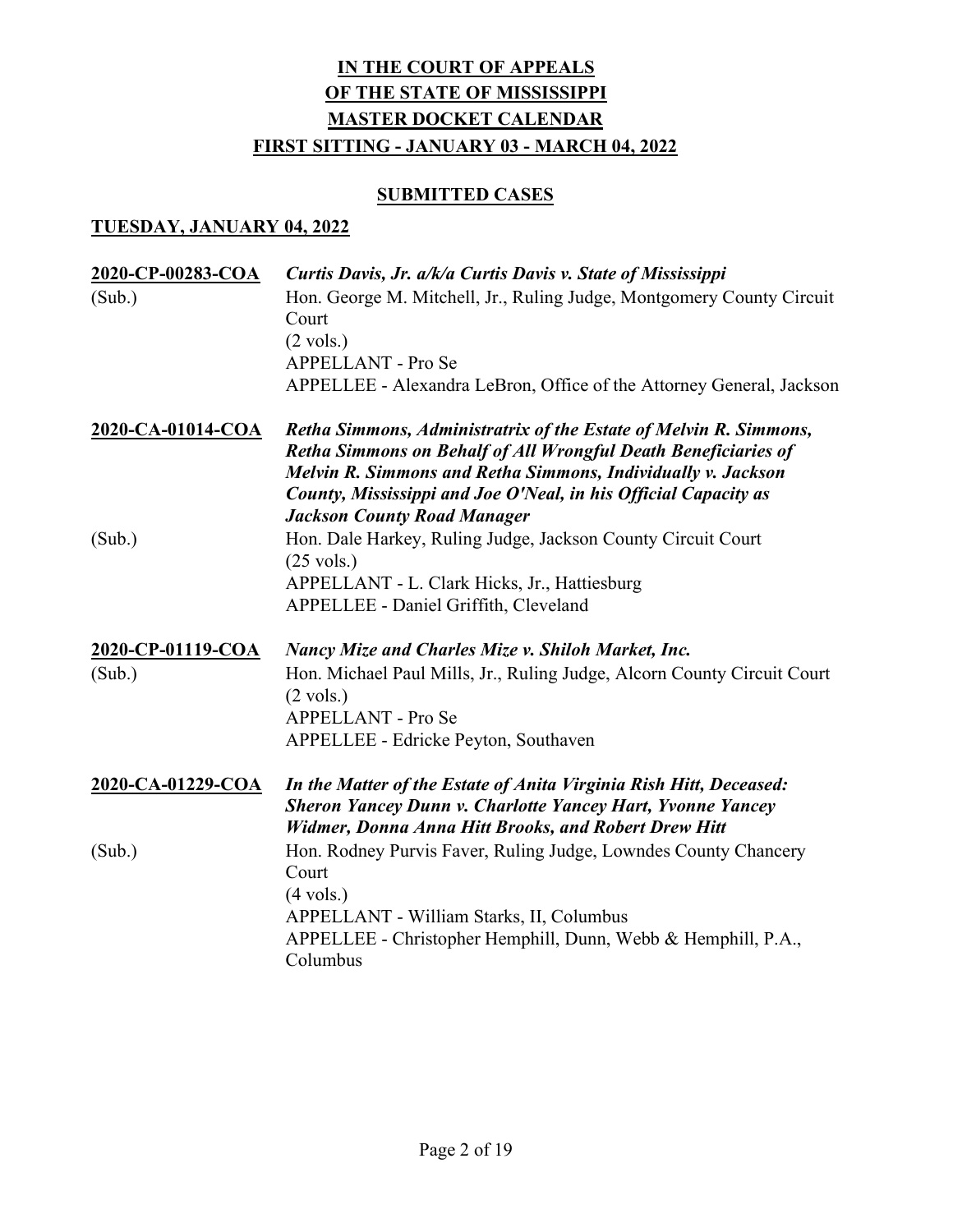# **SUBMITTED CASES**

| 2020-SA-01333-COA | Poplar Springs Nursing Center v. Mississippi Division of Medicaid<br>and Drew Snyder, in his Official Capacity as Executive Director of the<br><b>Mississippi Division of Medicaid</b> |
|-------------------|----------------------------------------------------------------------------------------------------------------------------------------------------------------------------------------|
| (Sub.)            | Hon. Denise Owens, Ruling Judge, Hinds County Chancery Court<br>$(3 \text{ vols.})$                                                                                                    |
|                   | APPELLANT - Philip Chapman, Hagwood and Tipton, PLLC, Ridgeland<br>APPELLEE - Janet McMurtray, Ridgeland                                                                               |
| 2021-CA-00006-COA | Brittany L. Kreppner v. William D. Kreppner                                                                                                                                            |
| (Sub.)            | Hon. Carter O. Bise, Ruling Judge, Stone County Chancery Court<br>$(3 \text{ vols.})$                                                                                                  |
|                   | APPELLANT - William Dreher, Jr., Gulfport                                                                                                                                              |
|                   | APPELLEE - Herbert Stelly, Gulfport                                                                                                                                                    |
| 2021-SA-00069-COA | In the Interest of L.T., K.T., E.T., and S.T.: Mississippi Department of<br><b>Child Protection Services v. Youth Court of Warren County,</b><br><b>Mississippi</b>                    |
| (Sub.)            | Hon. John S. Price, Jr., Ruling Judge, Warren County Youth Court<br>$(2 \text{ vols.})$                                                                                                |
|                   | APPELLANT - Nathan McIntosh, Jackson                                                                                                                                                   |
|                   | APPELLEE - No Brief Filed                                                                                                                                                              |
| 2021-SA-00089-COA | Rebecca Finley v. Public Employees' Retirement System of Mississippi                                                                                                                   |
| (Sub.)            | Hon. Isadore W. Patrick, Jr., Ruling Judge, Hinds County Circuit Court<br>$(2 \text{ vols.})$                                                                                          |
|                   | APPELLANT - George Luter, Jackson                                                                                                                                                      |
|                   | APPELLEE - Claude Roberts, Jackson                                                                                                                                                     |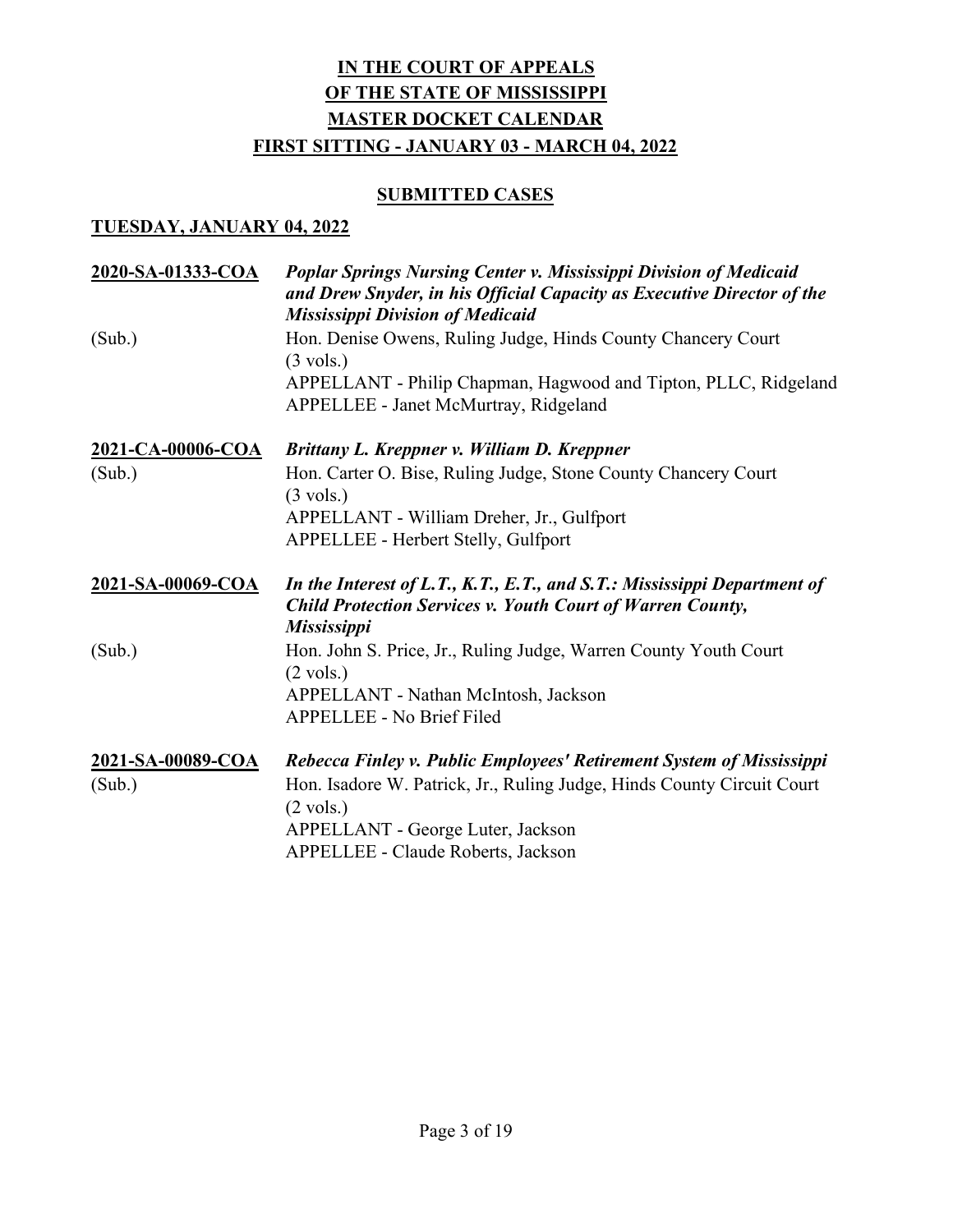# **SUBMITTED CASES**

| 2021-CP-00150-COA           | John McAndrew Bevalaque v. State of Mississippi                                                                                                                                                 |
|-----------------------------|-------------------------------------------------------------------------------------------------------------------------------------------------------------------------------------------------|
| (Sub.)                      | Hon. Dewey Key Arthur, Ruling Judge, Rankin County Circuit Court<br>$(2 \text{ vols.})$<br>APPELLANT - Pro Se                                                                                   |
|                             | APPELLEE - Scott Stuart, Office of the Attorney General, Jackson                                                                                                                                |
| 2021-CP-00162-COA<br>(Sub.) | Patrick D. Fluker a/k/a Patrick Dantre Fluker v. State of Mississippi<br>Hon. Robert B. Helfrich, Ruling Judge, Forrest County Circuit Court<br>$(1 \text{ vol.})$<br><b>APPELLANT - Pro Se</b> |
|                             | APPELLEE - Ashley Sulser, Office of the Attorney General, Jackson                                                                                                                               |
| 2021-CA-00177-COA           | In the Matter of the Estate of Patricia Hines Neill, Deceased: John H.<br><b>Hines v. Jerry Glen Earls</b>                                                                                      |
| (Sub.)                      | Hon. Tiffany Piazza Grove, Ruling Judge, Hinds County Chancery Court<br>$(1 \text{ vol.})$                                                                                                      |
|                             | APPELLANT - Rick Patt, Madison; J. Peyton Randolph, II, Ridgeland<br>APPELLEE - H. Byron Carter, III, Jackson                                                                                   |
| 2021-KA-00259-COA           | Joshua Edrick Edwards a/k/a Joshua Edwards a/k/a Joshua E.<br><b>Edwards v. State of Mississippi</b>                                                                                            |
| (Sub.)                      | Hon. John H. Emfinger, Ruling Judge, Madison County Circuit Court<br>$(3 \text{ vols.})$                                                                                                        |
|                             | APPELLANT - George Holmes, State Public Defender Office, Jackson<br>APPELLEE - Alexandra LeBron, Office of the Attorney General, Jackson                                                        |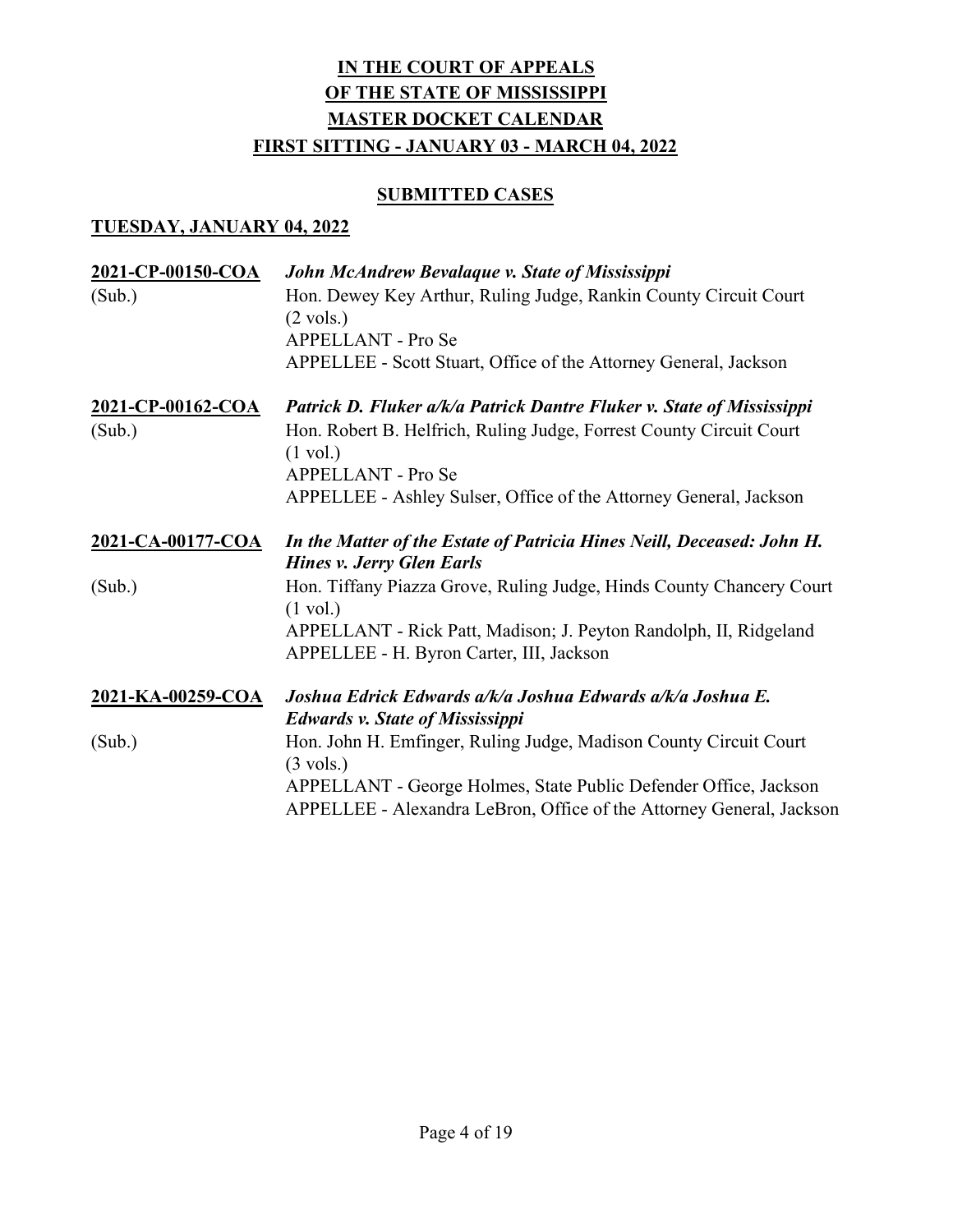#### SUBMITTED CASES

#### TUESDAY, JANUARY 04, 2022

| 2021-CP-00270-COA<br>(Sub.) | <b>Christopher Demond Jones v. State of Mississippi</b><br>Hon. Tomika Harris Irving, Ruling Judge, Copiah County Circuit Court<br>$(2 \text{ vols.})$<br>APPELLANT - Pro Se<br>APPELLEE - Allison Horne, Office of the Attorney General, Jackson                                         |
|-----------------------------|-------------------------------------------------------------------------------------------------------------------------------------------------------------------------------------------------------------------------------------------------------------------------------------------|
| 2021-KA-00418-COA<br>(Sub.) | Douglas McCarty v. State of Mississippi<br>Hon. Claiborne McDonald, Ruling Judge, Lawrence County Circuit Court<br>$(9 \text{ vols.})$<br>APPELLANT - George Holmes, State Public Defender Office, Jackson<br>APPELLEE - Alexandra Rosenblatt, Office of the Attorney General,<br>Jackson |

#### THE CASE LISTED IMMEDIATELY ABOVE WAS PREVIOUSLY SUBMITTED ON THE 1ST SITTING 2022 DOCKET; HOWEVER, IT WILL NOW BE CONSIDERED ON THE 2ND SITTING 2022 DOCKET.

| 2021-CC-00459-COA<br>(Sub.) | <b>Rhonda Boyd v. Mississippi Department of Corrections</b><br>Hon. Isadore W. Patrick, Jr., Ruling Judge, Hinds County Circuit Court<br>$(1 \text{ vol.})$<br><b>APPELLANT</b> - Francis Springer, Madison<br>APPELLEE - Courtney Cockrell, Jackson |
|-----------------------------|------------------------------------------------------------------------------------------------------------------------------------------------------------------------------------------------------------------------------------------------------|
| 2021-CA-00761-COA           | In the Matter of The Estate of Frances M. Jordan: Unifund CCR<br>Partners v. The Estate of Frances Jordan, Executrix Pamela M.<br><b>London and Executrix Elena Jordan Tate</b>                                                                      |
| (Sub.)                      | Hon. Sheila Havard Smallwood, Ruling Judge, Forrest County Chancery<br>Court<br>$(2 \text{ vols.})$<br>APPELLANT - Charles Henley, Jr, Jackson<br>APPELLEE - Michael Adelman, Adelman & Steen, LLP, Hattiesburg                                      |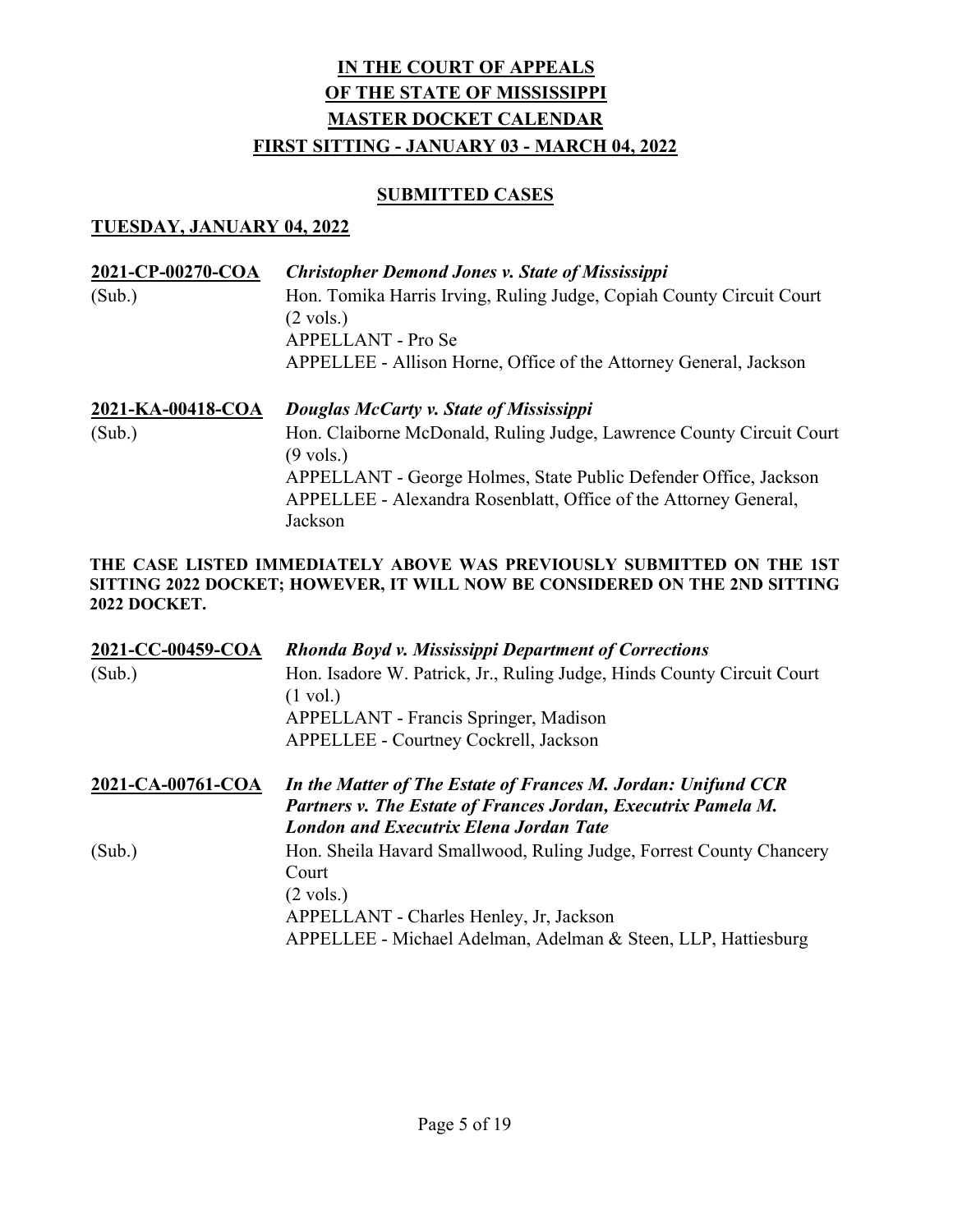# **SUBMITTED CASES**

| 2019-CA-01773-COA | Rosie Anderson and Charles White v. Marion O'Neal Brown Jackson,<br>as Administratrix of the Estate of Levon Jackson Lawson, Shimeka<br>Jackson, Terry Butler, and Levon Jackson, Jr. |
|-------------------|---------------------------------------------------------------------------------------------------------------------------------------------------------------------------------------|
| (Sub.)            | Hon. Catherine Farris-Carter, Ruling Judge, Bolivar County Chancery<br>Court                                                                                                          |
|                   | $(4 \text{ vols.})$                                                                                                                                                                   |
|                   | APPELLANT - Bernard Jones, Jr., Ridgeland                                                                                                                                             |
|                   | APPELLEE - John Alexander, Cleveland                                                                                                                                                  |
| 2020-CA-00848-COA | <b>Haley Stuckey v. Thomas Stuckey</b>                                                                                                                                                |
| (Sub.)            | Hon. D. Neil Harris, Sr., Ruling Judge, Jackson County Chancery Court                                                                                                                 |
|                   | $(8 \text{ vols.})$<br>APPELLANT - John Grant, IV, Flowood                                                                                                                            |
|                   | APPELLEE - Matthew Lott, Pascagoula                                                                                                                                                   |
|                   |                                                                                                                                                                                       |
| 2020-CP-00930-COA | Mary Archer v. Harlow's Casino Resort & Spa                                                                                                                                           |
| (Sub.)            | Hon. Carol L. White-Richard, Ruling Judge, Washington County Circuit                                                                                                                  |
|                   | Court                                                                                                                                                                                 |
|                   | $(1 \text{ vol.})$                                                                                                                                                                    |
|                   | APPELLANT - Pro Se                                                                                                                                                                    |
|                   | APPELLEE - Caroline Smith, Ridgeland                                                                                                                                                  |
| 2020-CA-01049-COA | John Prystupa v. Rankin County Board of Supervisors and Pearl<br><b>River Valley Water Supply District</b>                                                                            |
| (Sub.)            | Hon. Steve S. Ratcliff, III, Ruling Judge, Rankin County Circuit Court                                                                                                                |
|                   | $(4 \text{ vols.})$                                                                                                                                                                   |
|                   | APPELLANT - Christopher Weldy, Jackson                                                                                                                                                |
|                   | APPELLEE - William Jones, III, Brunini, Grantham, Grower & Hewes,<br>PLLC, Jackson; Jacob Malatesta, Ridgeland                                                                        |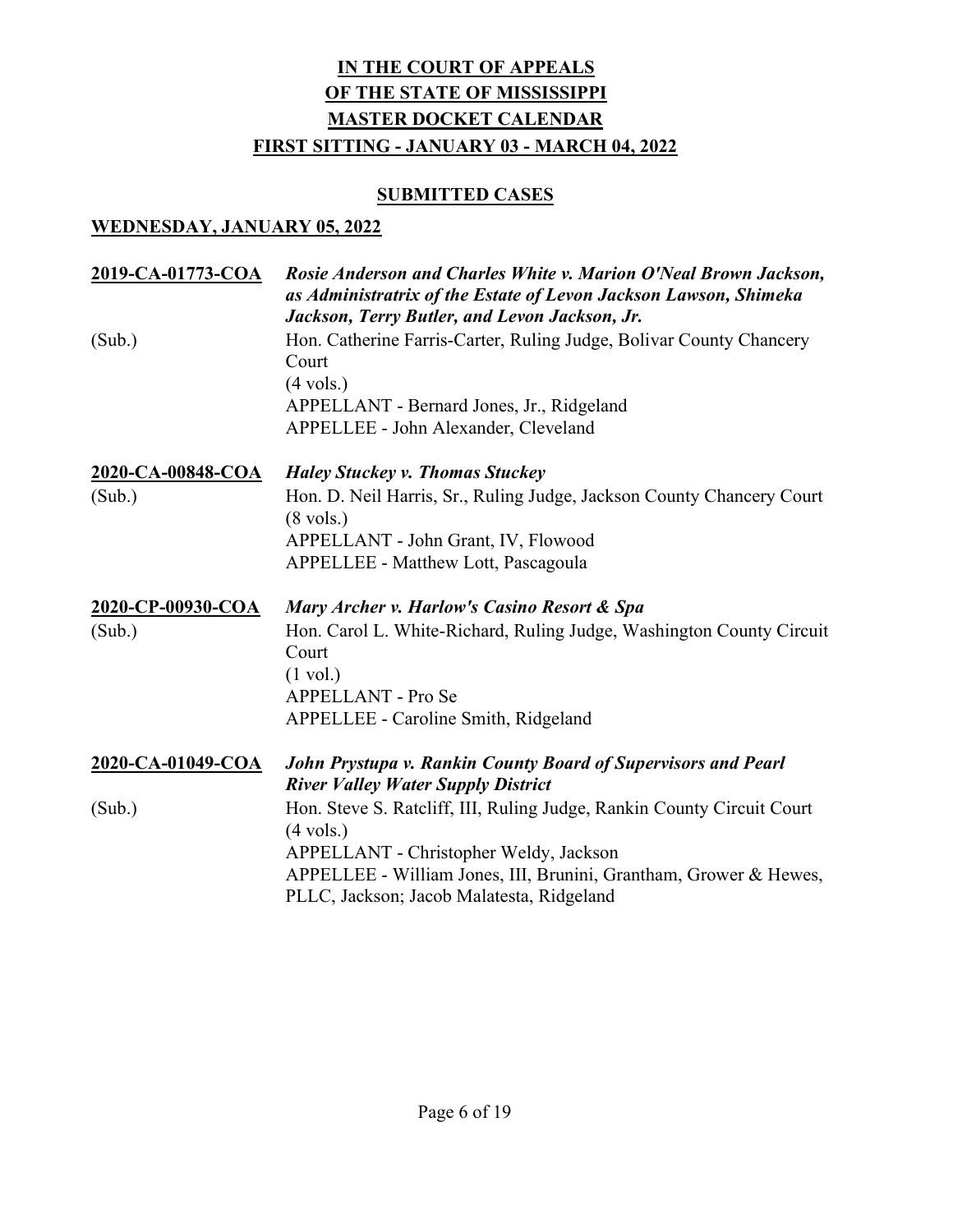# **SUBMITTED CASES**

| 2020-CP-01064-COA | In the Matter of the Guardianship and Conservatorship of Virginia<br><b>Burnette Crawford: Carol Smith v. Dasie Mae Richmond</b>                                                                                                                                                                              |
|-------------------|---------------------------------------------------------------------------------------------------------------------------------------------------------------------------------------------------------------------------------------------------------------------------------------------------------------|
| (Sub.)            | Hon. Catherine Farris-Carter, Ruling Judge, Quitman County Chancery<br>Court<br>$(1 \text{ vol.})$<br>APPELLANT - Pro Se<br><b>APPELLEE - Larry Lewis, Marks</b>                                                                                                                                              |
| 2020-CA-01253-COA | John Benjamin Schmidt v. Leslie Renee Schmidt (Gall)                                                                                                                                                                                                                                                          |
| (Sub.)            | Hon. Margaret Alfonso, Ruling Judge, Harrison County Chancery Court<br>$(5 \text{ vols.})$<br>APPELLANT - Grady Holder, Gulfport                                                                                                                                                                              |
|                   | APPELLEE - Michael Holleman, Gulfport                                                                                                                                                                                                                                                                         |
| 2020-CA-01277-COA | Sheila Gayden McGee, Individually and on behalf of the Wrongful<br>Death Beneficiaries of Tony James, Jr. v. Neel Schaffer Engineers<br>and Planners Inc., Pike County, Mississippi and Chad Toles                                                                                                            |
| (Sub.)            | Hon. David H. Strong, Jr., Ruling Judge, Pike County Circuit Court<br>$(10 \text{ vols.})$<br>APPELLANT - Wilbur Colom, Colom Law Firm, LLC, Columbus<br>APPELLEE - Katelyn Riley, Brookhaven; Judson Jones, Mockbee Hall &<br>Drake, Jackson; Michael Jaques, Sessums, Dallas & Morrison, PLLC,<br>Ridgeland |
| 2020-CP-01331-COA | Moses C. Everett v. Robert H. Dykes a/k/a Bob Dykes d/b/a Dykes<br>Farm, LLC, Dan Glienke d/b/a LOL Finance Company, Covington<br><b>County Sheriff's Department, Covington County Board of Supervisors,</b><br>Arthur Keys, Sterling Craft, Jimmy D. White and Fenton Page                                   |
| (Sub.)            | Hon. Stanley Alex Sorey, Ruling Judge, Covington County Circuit Court<br>$(2 \text{ vols.})$<br>APPELLANT - Pro Se<br>APPELLEE - Lance Martin, Brookhaven; Pamela Castle, Hattiesburg;<br>Margaret Smith, Ridgeland                                                                                           |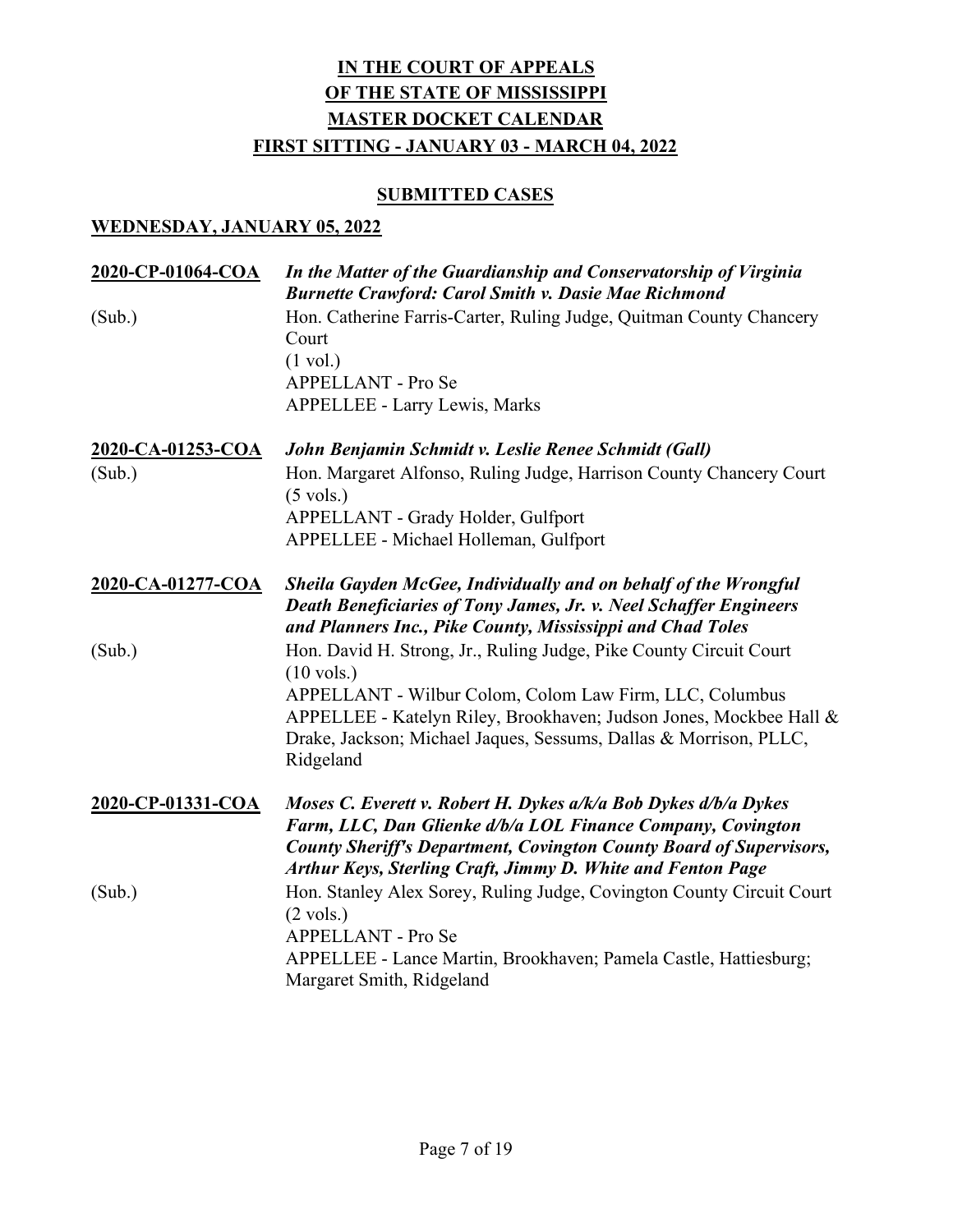# **SUBMITTED CASES**

| 2021-CP-00022-COA | <b>Kendrick Crockett v. State of Mississippi</b>                                                             |
|-------------------|--------------------------------------------------------------------------------------------------------------|
| (Sub.)            | Hon. Betty W. Sanders, Ruling Judge, Hinds County Circuit Court<br>$(2 \text{ vols.})$                       |
|                   | APPELLANT - Pro Se                                                                                           |
|                   | APPELLEE - Ashley Sulser, Office of the Attorney General, Jackson                                            |
| 2021-KA-00075-COA | <b>Walter Simpson v. State of Mississippi</b>                                                                |
| (Sub.)            | Hon. Steve S. Ratcliff, III, Ruling Judge, Madison County Circuit Court<br>$(8 \text{ vols.})$               |
|                   | APPELLANT - Zakia Butler, Jackson                                                                            |
|                   | APPELLEE - Candice Rucker, Office of the Attorney General, Jackson                                           |
| 2021-KA-00084-COA | Darius Montrell Wayne a/k/a Darius Wayne a/k/a Darius M. Wayne<br>a/k/a Darius White v. State of Mississippi |
| (Sub.)            | Hon. Gerald W. Chatham, Sr., Ruling Judge, DeSoto County Circuit<br>Court                                    |
|                   | $(7 \text{ vols.})$                                                                                          |
|                   | APPELLANT - Anna Robbins, New Albany                                                                         |
|                   | APPELLEE - LaDonna Holland, Office of the Attorney General, Jackson                                          |
| 2021-CA-00176-COA | Dwayna Porche Hickerson a/k/a Dwayna Hickerson v. State of<br><b>Mississippi</b>                             |
| (Sub.)            | Hon. Robert P. Krebs, Ruling Judge, Jackson County Circuit Court<br>$(2 \text{ vols.})$                      |
|                   | APPELLANT - Andre Belanger, Baton Rouge, LA                                                                  |
|                   | APPELLEE - Scott Stuart, Office of the Attorney General, Jackson                                             |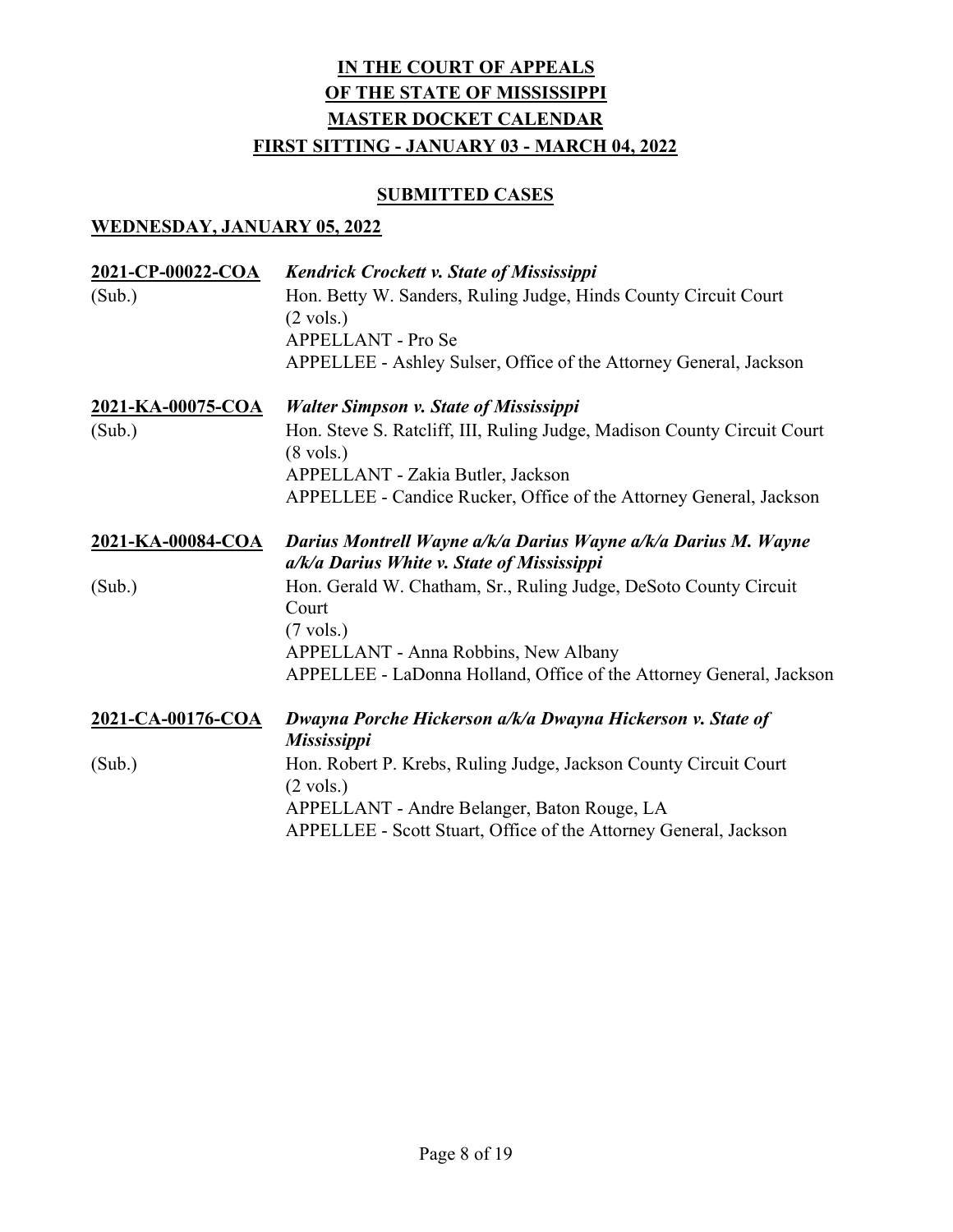# **SUBMITTED CASES**

| 2021-CA-00213-COA<br>(Sub.) | Rebuild America, Inc. v. Mark A. Colomb and My Brother's Keeper<br>Hon. Isadore W. Patrick, Jr., Ruling Judge, Hinds County Circuit Court<br>$(1 \text{ vol.})$<br>APPELLANT - Lewie Negrotto, IV, Pass Christian<br>APPELLEE - Edward Blackmon, Blackmon & Blackmon, Canton               |
|-----------------------------|--------------------------------------------------------------------------------------------------------------------------------------------------------------------------------------------------------------------------------------------------------------------------------------------|
| 2021-CP-00331-COA           | Gustavo Lopez a/k/a Gustavo Adolfo Lopez a/k/a Gustavo Adolfo<br>Hernandez Lopez v. State of Mississippi                                                                                                                                                                                   |
| (Sub.)                      | Hon. Claiborne McDonald, Ruling Judge, Pearl River County Circuit<br>Court<br>$(3 \text{ vols.})$<br><b>APPELLANT - Pro Se</b><br>APPELLEE - Alexandra Rosenblatt, Office of the Attorney General,<br>Jackson                                                                              |
| 2021-WC-00364-COA           | Texas Mutual Insurance Company v. Marcus Antonio Vaughters                                                                                                                                                                                                                                 |
| (Sub.)                      | Mississippi Workers' Compensation Commission<br>$(3 \text{ vols.})$<br>APPELLANT - James Holmes, New Orleans, LA<br>APPELLEE - Thomas Cooley, Booneville                                                                                                                                   |
| 2021-KA-00509-COA<br>(Sub.) | <b>Marilyn Bradford v. State of Mississippi</b><br>Hon. Albert B. Smith, III, Ruling Judge, Bolivar County Circuit Court<br>$(2 \text{ vols.})$<br>APPELLANT - George Holmes, State Public Defender Office, Jackson<br>APPELLEE - Allison Hartman, Office of the Attorney General, Jackson |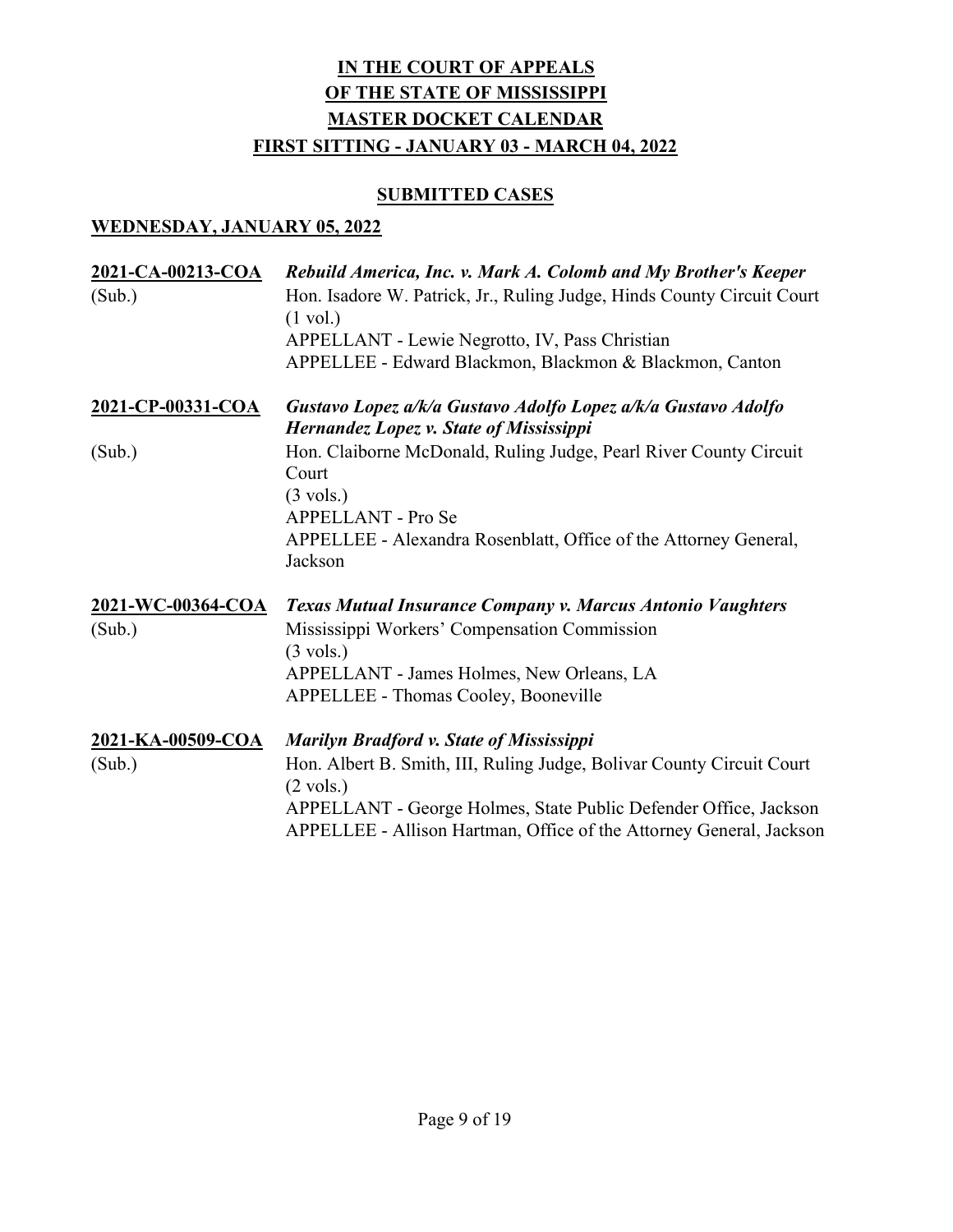# **SUBMITTED CASES**

| 2020-CA-01148-COA | Robert B. Wallace v. Leigh Ann Wallace                                                                             |
|-------------------|--------------------------------------------------------------------------------------------------------------------|
| (Sub.)            | Hon. Troy Farrell Odom, Ruling Judge, Rankin County Chancery Court                                                 |
|                   | $(6 \text{ vols.})$                                                                                                |
|                   | APPELLANT - Kenneth O'Cain, Ridgeland                                                                              |
|                   | APPELLEE - Jon Powell, Flowood                                                                                     |
| 2020-CA-01282-COA | In Re: The Aaron Stapp Living Trust for the benefit of Amy Stapp and<br><b>Troy Stapp: Troy Stapp v. Amy Stapp</b> |
| (Sub.)            | Hon. Mitchell M. Lundy, Jr., Ruling Judge, Panola County Chancery                                                  |
|                   | Court                                                                                                              |
|                   | $(2 \text{ vols.})$                                                                                                |
|                   | APPELLANT - Taylor Buntin, III, Bridgforth & Buntin, Southaven                                                     |
|                   | APPELLEE - A. "Rusty" Harlow, Jr., Harlow Law Offices, Grenada                                                     |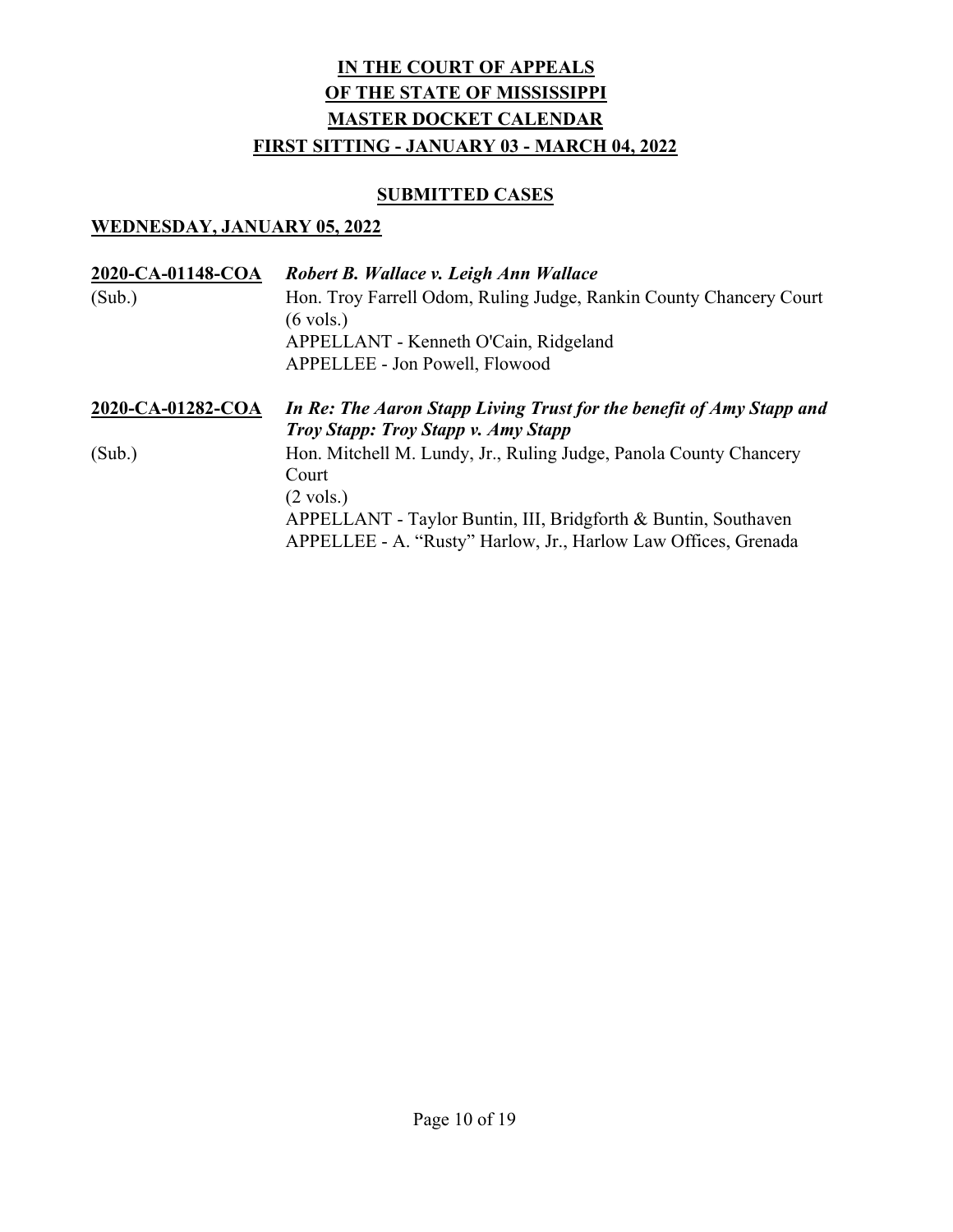# **SUBMITTED CASES**

| 2021-CA-00122-COA<br>(Sub.) | <b>DeSoto County, Mississippi v. Anthony Vinson and Quma Vinson</b><br>Hon. Gerald W. Chatham, Sr., Ruling Judge, DeSoto County Circuit<br>Court<br>$(1 \text{ vol.})$<br>APPELLANT - Samuel Barber, Hernando<br>APPELLEE - J. Keith Treadway, Olive Branch |
|-----------------------------|-------------------------------------------------------------------------------------------------------------------------------------------------------------------------------------------------------------------------------------------------------------|
| 2021-CA-00402-COA<br>(Sub.) | <b>Theresa Land v. Michael Land</b><br>Hon. James Christopher Walker, Ruling Judge, Madison County<br><b>Chancery Court</b><br>$(2 \text{ vols.})$<br>APPELLANT - Paul Rogers, Ridgeland<br><b>APPELLEE - Macy Hanson, Madison</b>                          |
| 2021-KA-00404-COA<br>(Sub.) | <b>Reginald Barnes v. State of Mississippi</b><br>Hon. Eleanor Johnson Peterson, Ruling Judge, Hinds County Circuit<br>Court<br>$(6 \text{ vols.})$<br>APPELLANT - Edward Blackmon, Blackmon & Blackmon, Canton<br>APPELLEE - Parker Proctor, Jr., Jackson  |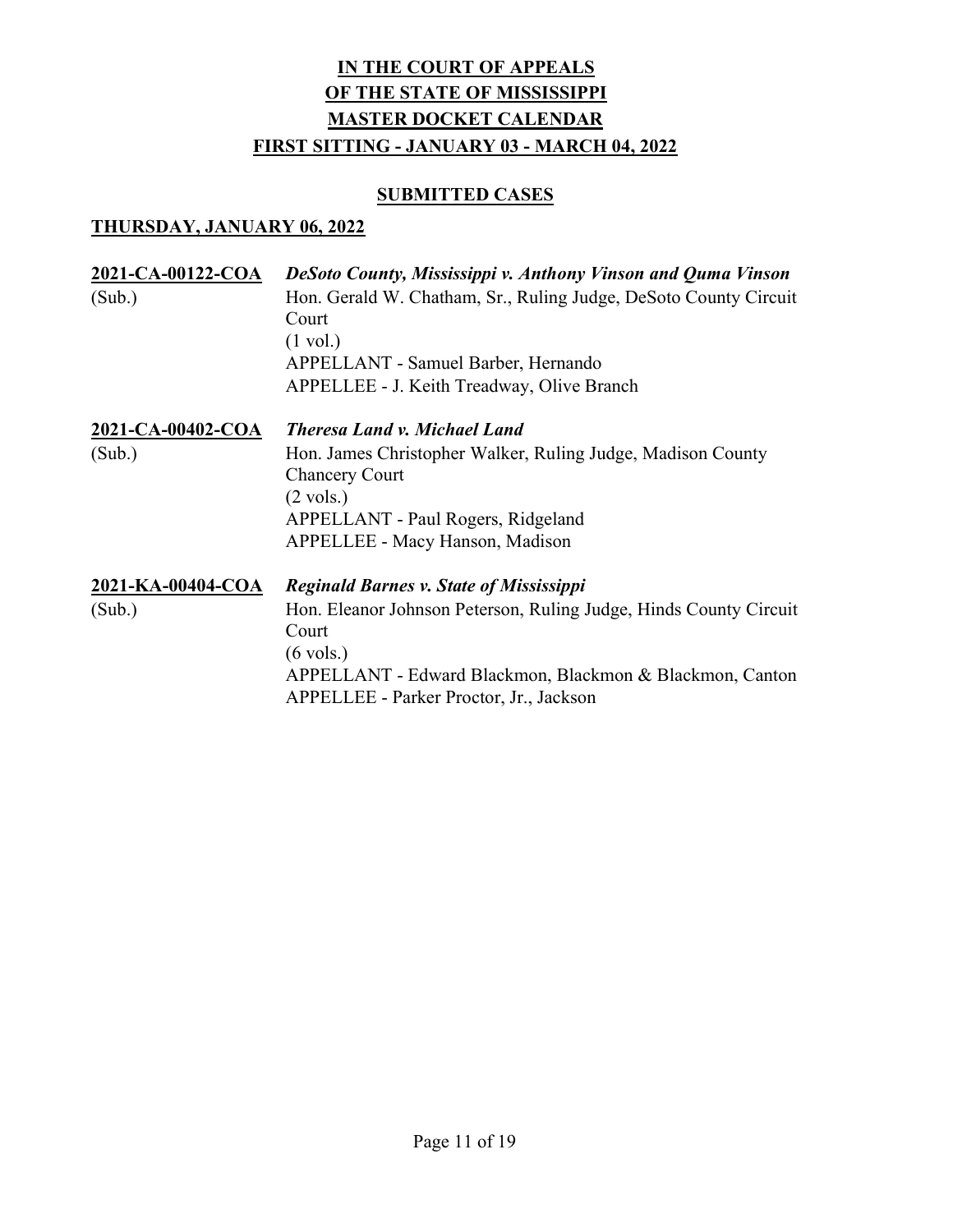# **SUBMITTED CASES**

| 2020-KA-00360-COA<br>(Sub.) | Malcolm McLaughlin v. State of Mississippi<br>Hon. Winston L. Kidd, Ruling Judge, Hinds County Circuit Court<br>$(6 \text{ vols.})$<br>APPELLANT - Hunter Aikens, State Public Defender Office, Jackson<br>APPELLEE - Lauren Cantrell, Office of the Attorney General, Jackson                                     |
|-----------------------------|--------------------------------------------------------------------------------------------------------------------------------------------------------------------------------------------------------------------------------------------------------------------------------------------------------------------|
| 2020-CA-01182-COA<br>(Sub.) | Patrick Aaron Wall v. Robin Rene May Wall<br>Hon. Troy Farrell Odom, Ruling Judge, Rankin County Chancery Court<br>$(2 \text{ vols.})$<br>APPELLANT - Christopher Tabb, Brandon<br>APPELLEE - John Sanford, Jackson                                                                                                |
| 2020-KA-01263-COA<br>(Sub.) | <b>Ricky Edward Hawkins v. State of Mississippi</b><br>Hon. Larry E. Roberts, Ruling Judge, Scott County Circuit Court<br>$(5 \text{ vols.})$<br>APPELLANT - W. Daniel Hinchcliff, State Public Defender Office,<br>Jackson<br>APPELLEE - Ashley Sulser, Office of the Attorney General, Jackson                   |
| 2020-KA-01378-COA<br>(Sub.) | Kurt Mishael Magee a/k/a Kurt M. Magee v. State of Mississippi<br>Hon. Claiborne McDonald, Ruling Judge, Jefferson Davis County Circuit<br>Court<br>$(9 \text{ vols.})$<br>APPELLANT - George Holmes, State Public Defender Office, Jackson<br>APPELLEE - Lauren Cantrell, Office of the Attorney General, Jackson |
| 2020-KA-01397-COA<br>(Sub.) | Allen Ray Haynes a/k/a Allen R. Haynes v. State of Mississippi<br>Hon. Claiborne McDonald, Ruling Judge, Jefferson Davis County Circuit<br>Court<br>$(10 \text{ vols.})$<br>APPELLANT - Joseph Hollomon, Jackson<br>APPELLEE - Lauren Cantrell, Office of the Attorney General, Jackson                            |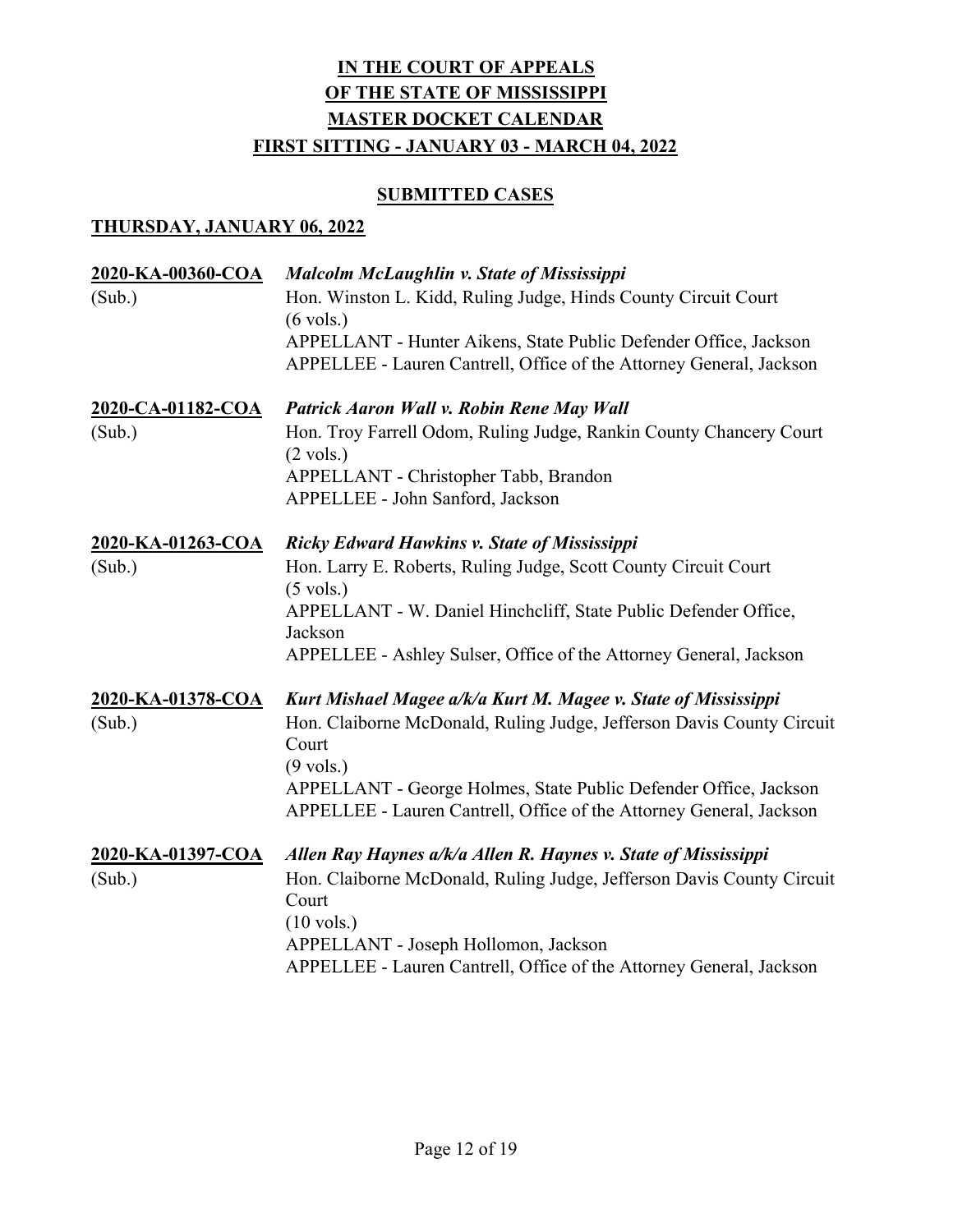# **SUBMITTED CASES**

| 2021-CC-00029-COA | Handyman House Techs, LLC v. Mississippi Department of<br><b>Employment Security</b>                                    |
|-------------------|-------------------------------------------------------------------------------------------------------------------------|
| (Sub.)            | Hon. Isadore W. Patrick, Jr., Ruling Judge, Hinds County Circuit Court<br>$(1 \text{ vol.})$                            |
|                   | APPELLANT - Kaye Persons, Biloxi                                                                                        |
|                   | APPELLEE - Albert White, Jackson                                                                                        |
| 2021-CP-00099-COA | Belmon Smith a/k/a Belmon Jamal Smith v. State of Mississippi                                                           |
| (Sub.)            | Hon. Smith Murphey, Ruling Judge, Panola County Circuit Court<br>$(2 \text{ vols.})$                                    |
|                   | <b>APPELLANT - Pro Se</b>                                                                                               |
|                   | APPELLEE - Ashley Sulser, Office of the Attorney General, Jackson                                                       |
| 2021-CA-00154-COA | McIntosh Transport, LLC v. Love's Travel Stops & Country Stores,<br><b>Inc. and Empire Truck Sales, LLC</b>             |
| (Sub.)            | Hon. James T. Kitchens, Jr., Ruling Judge, Lowndes County Circuit<br>Court                                              |
|                   | $(2 \text{ vols.})$                                                                                                     |
|                   | APPELLANT - James Justice, Oxford                                                                                       |
|                   | APPELLEE - Shea Scott, Daniel Coker Horton & Bell, P.A., Oxford;<br>Michael Wolf, Page, Kruger & Holland, P.A., Flowood |
| 2021-CA-00157-COA | <b>Leland School District v. Michell C. Brown</b>                                                                       |
| (Sub.)            | Hon. David Anthony Chandler, Ruling Judge, Washington County<br><b>Chancery Court</b>                                   |
|                   | $(5 \text{ vols.})$                                                                                                     |
|                   | APPELLANT - Robert Stacy, Jr., Daniel Coker Horton & Bell, P.A.,<br>Oxford                                              |
|                   | APPELLEE - Jamie Jacks, Cleveland                                                                                       |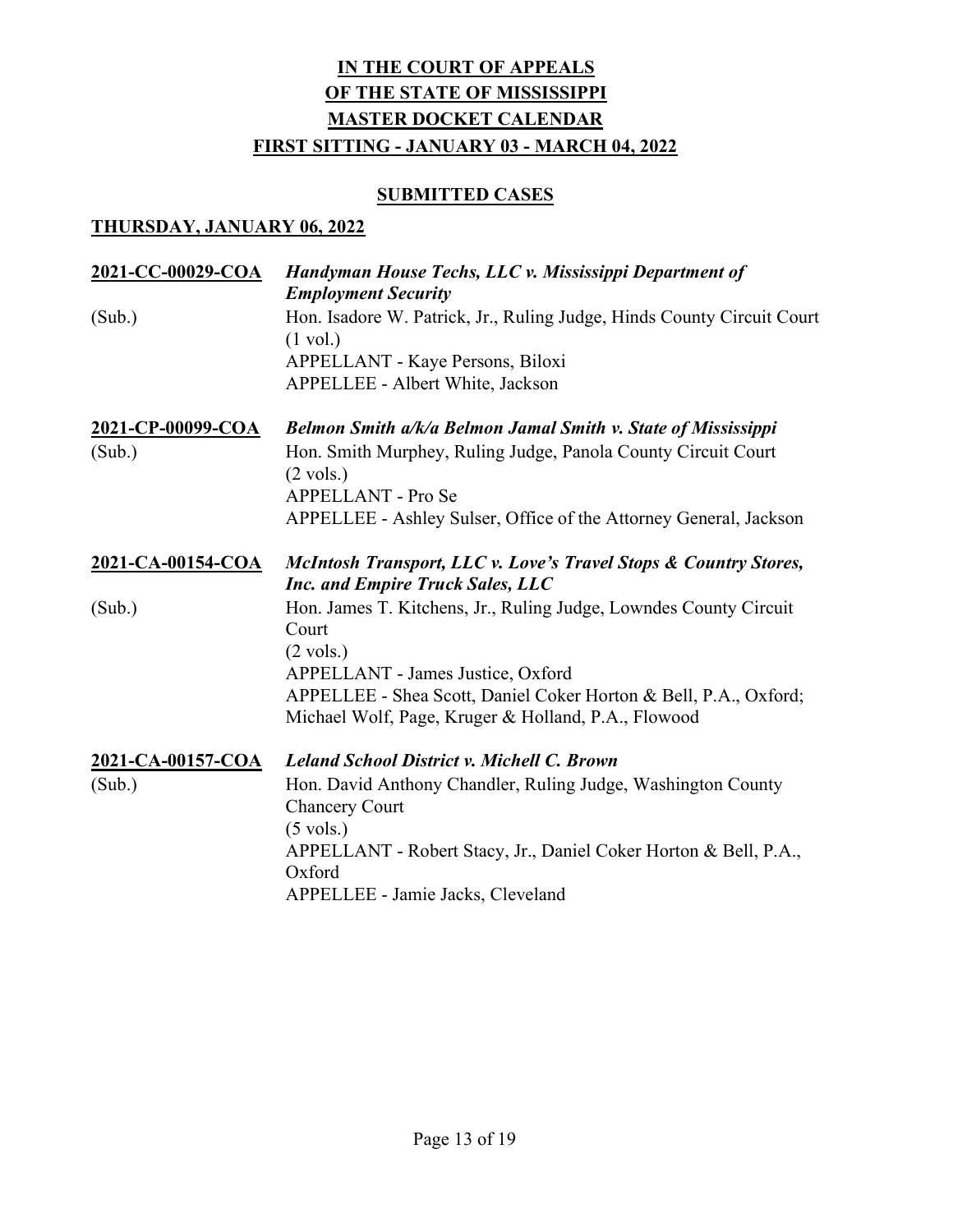# **SUBMITTED CASES**

| 2021-KA-00292-COA<br>(Sub.) | <b>Cedric Jackson v. State of Mississippi</b><br>Hon. Celeste Embrey Wilson, Ruling Judge, DeSoto County Circuit<br>Court<br>$(3 \text{ vols.})$<br>APPELLANT - Mollie McMillin, State Public Defender Office, Jackson<br>APPELLEE - Alexandra Rosenblatt, Office of the Attorney General,<br>Jackson |
|-----------------------------|-------------------------------------------------------------------------------------------------------------------------------------------------------------------------------------------------------------------------------------------------------------------------------------------------------|
| 2021-CP-00383-COA           | David Horton v. State of Mississippi                                                                                                                                                                                                                                                                  |
| (Sub.)                      | Hon. Betty W. Sanders, Ruling Judge, Hinds County Circuit Court<br>$(2 \text{ vols.})$<br>APPELLANT - Pro Se                                                                                                                                                                                          |
|                             | APPELLEE - Allison Horne, Office of the Attorney General, Jackson                                                                                                                                                                                                                                     |
| 2021-WC-00390-COA           | Keith Bowdry v. City of Tupelo, Mississippi and Mississippi Municipal                                                                                                                                                                                                                                 |
|                             | <b>Workers' Comp Group</b>                                                                                                                                                                                                                                                                            |
| (Sub.)                      | Mississippi Workers' Compensation Commission<br>$(2 \text{ vols.})$                                                                                                                                                                                                                                   |
|                             | <b>APPELLANT - Pro Se</b>                                                                                                                                                                                                                                                                             |
|                             | APPELLEE - Joseph Forks, Oxford                                                                                                                                                                                                                                                                       |
| 2021-CA-00610-COA           | Gloria Carter v. Total Foot Care and Dr. Michael Zaleski,<br><b>Individually and in his Professional Capacity as a Medical Provider at</b><br>the Time of Claim                                                                                                                                       |
| (Sub.)                      | Hon. Prentiss Greene Harrell, Ruling Judge, Lamar County Circuit Court<br>$(3 \text{ vols.})$                                                                                                                                                                                                         |
|                             | APPELLANT - Abby Robinson, Jackson                                                                                                                                                                                                                                                                    |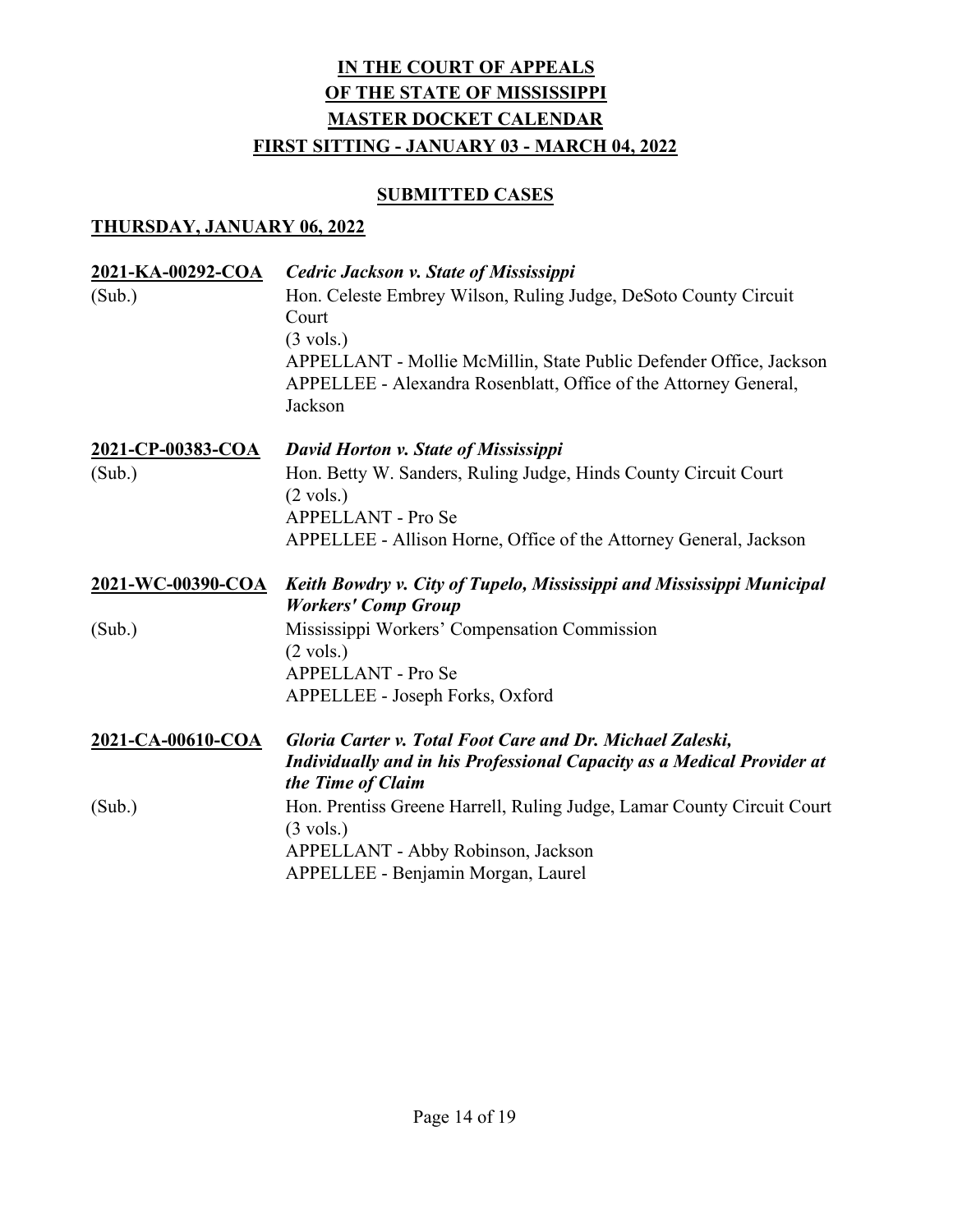# ARGUED CASES

#### WEDNESDAY, FEBRUARY 02, 2022

| 2020-CA-00214-COA | <b>Kathy Darlene Brewer v. Kemp Bush</b>                      |
|-------------------|---------------------------------------------------------------|
| (Arg.)            | Hon. Dal Williamson, Ruling Judge, Jones County Circuit Court |
|                   | $(9 \text{ vols.})$                                           |
|                   | APPELLANT - James Quinn, Hattiesburg                          |
|                   | APPELLEE - Sam Thomas, Underwood/Thomas, Jackson              |

10:00 AM (THIRTY MINUTES PER SIDE)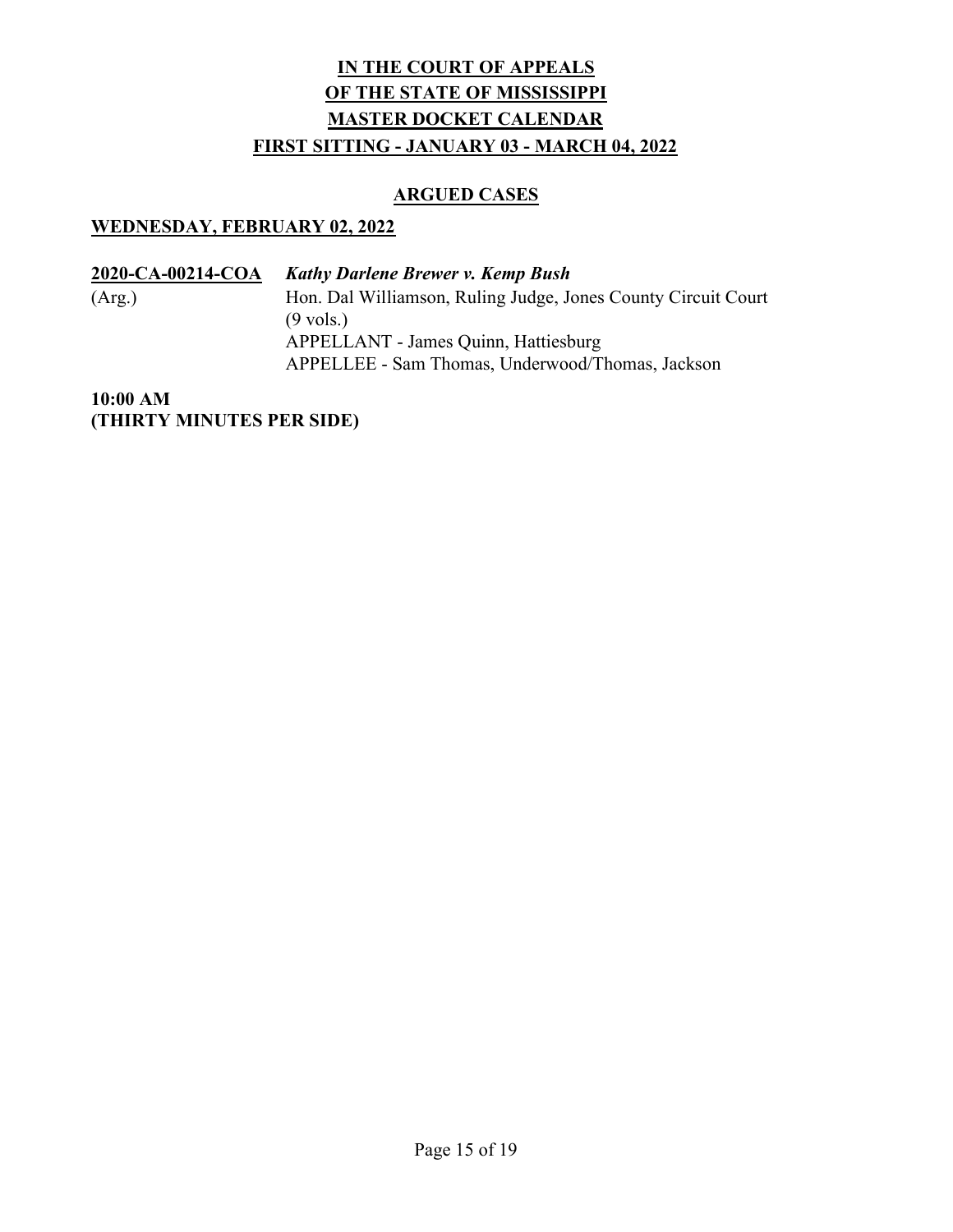# ARGUED CASES

# WEDNESDAY, FEBRUARY 02, 2022

| 2021-CA-00076-COA | Gary H. Gillespie v. Rose M. Lamey                               |
|-------------------|------------------------------------------------------------------|
| (Arg.)            | Hon. Lawrence Paul Bourgeois, Jr., Ruling Judge, Harrison County |
|                   | Circuit Court                                                    |
|                   | $(2 \text{ vols.})$                                              |
|                   | APPELLANT - Joe Sam Owen, Owen & Galloway, PLLC, Gulfport        |
|                   | APPELLEE - Brett Williams, Pascagoula                            |

# 1:30 PM (THIRTY MINUTES PER SIDE)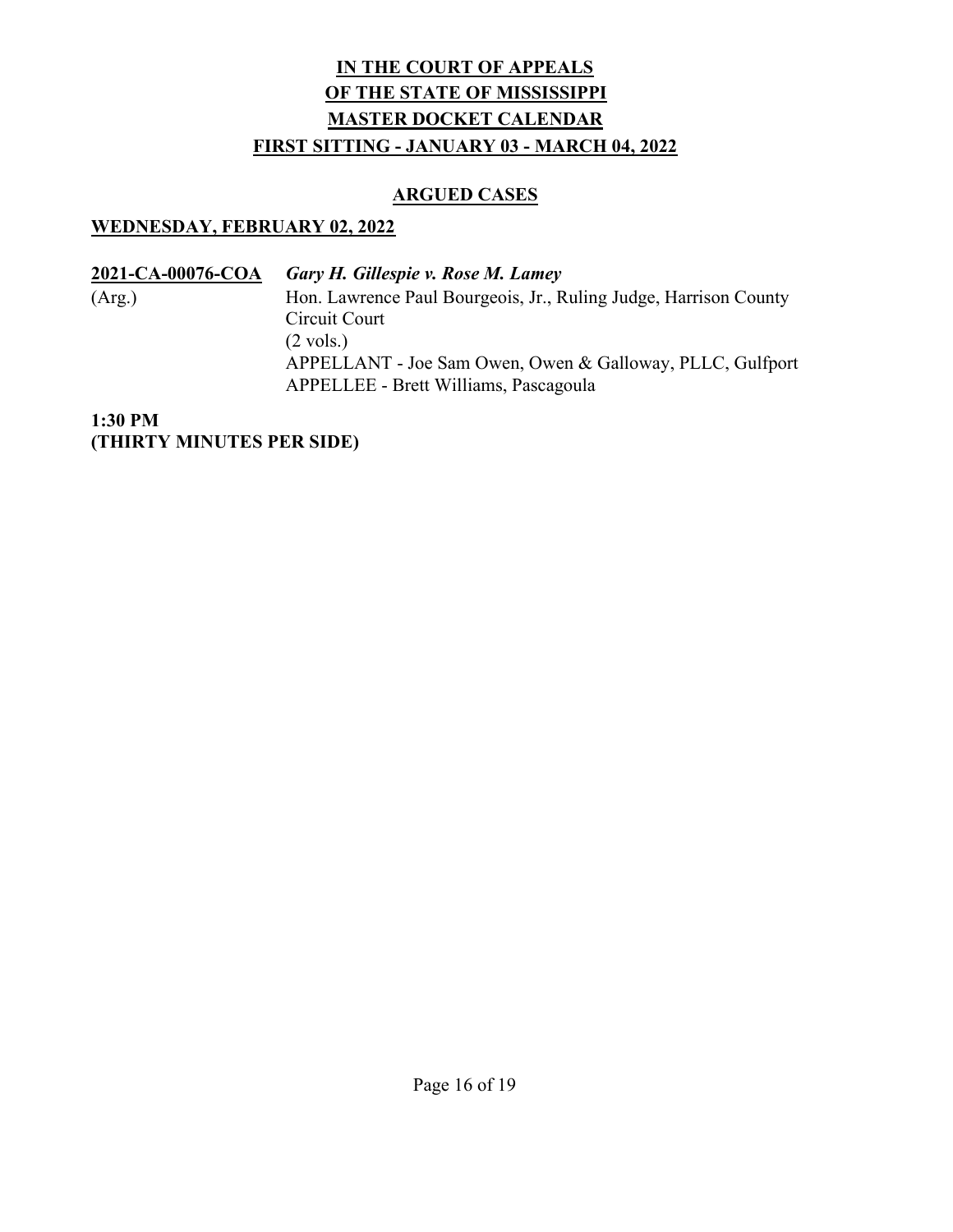# SUBMITTED CASE

# ARGUED CASES

# WEDNESDAY, JANUARY 26, 2022

# TUESDAY, FEBRUARY 08, 2022

# 2021-SA-00036-COA Joy Renee Keever v. The Board of Trustees for Mississippi Institutions of Higher Learning and The University of Mississippi (Arg.) (Sub.) Hon. Kent E. Smith, Ruling Judge, Lafayette County Circuit Court (4 vols.) APPELLANT - Wayne Ferrell, Jr., Jackson APPELLEE - Sarah Embry, Oxford

# 1:30 PM (THIRTY MINUTES PER SIDE)

# THE ORAL ARGUMENT IN THE CASE LISTED ABOVE HAS BEEN CANCELLED. THE CASE WILL BE SUBMITTED ON THE BRIEFS PREVIOUSLY PROVIDED TO THE COURT.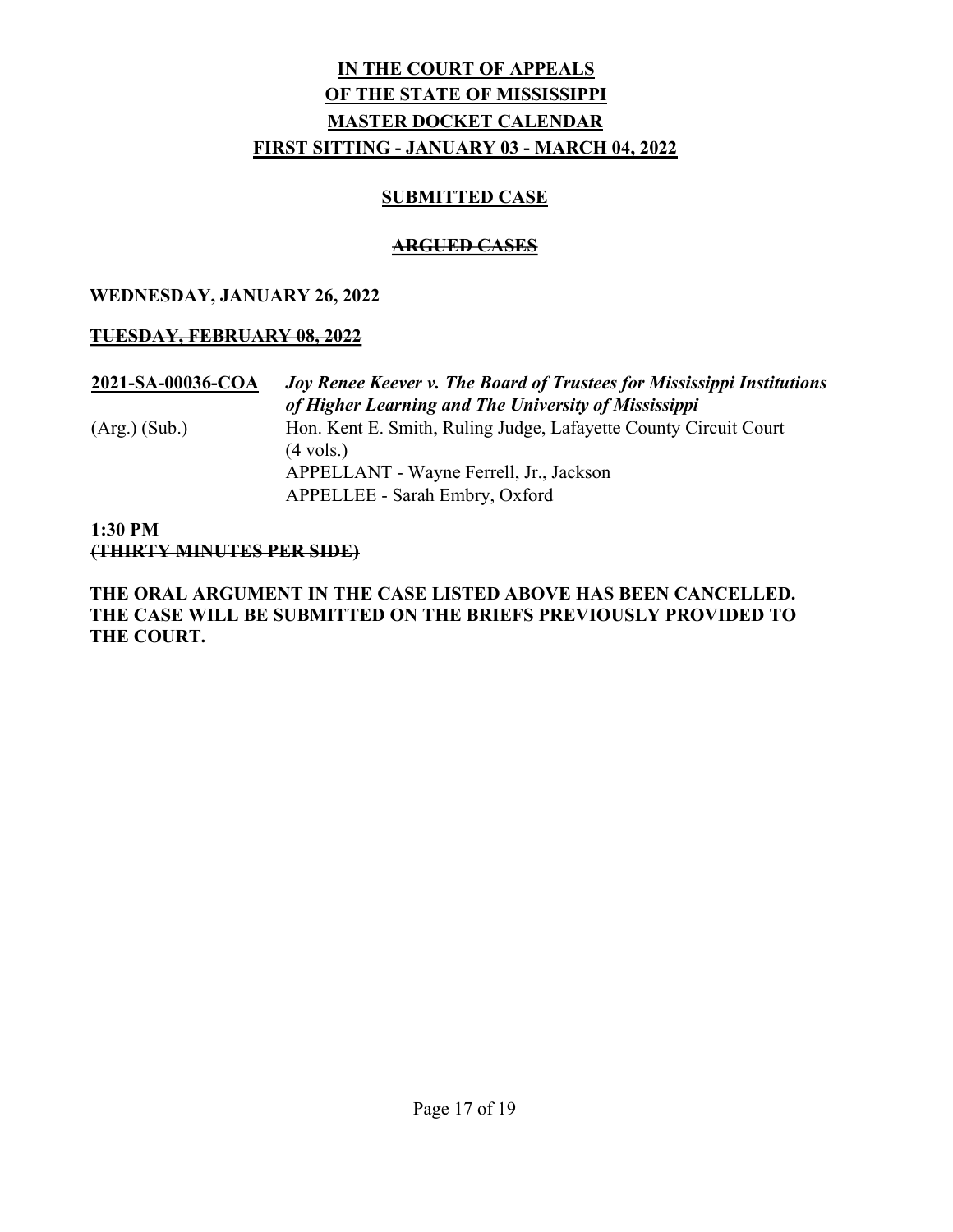### ARGUED CASES

#### WEDNESDAY, FEBRUARY 09, 2022

2020-CA-01364-COA Danny Towns v. Panola County Board of Supervisors and Panola County, Mississippi (Arg.) Hon. James McClure, III, Ruling Judge, Panola County Circuit Court (6 vols.) APPELLANT - Derek Fairchilds, Memphis, TN APPELLEE - Arnulfo Luciano, Cleveland

## 1:30 PM (THIRTY MINUTES PER SIDE)